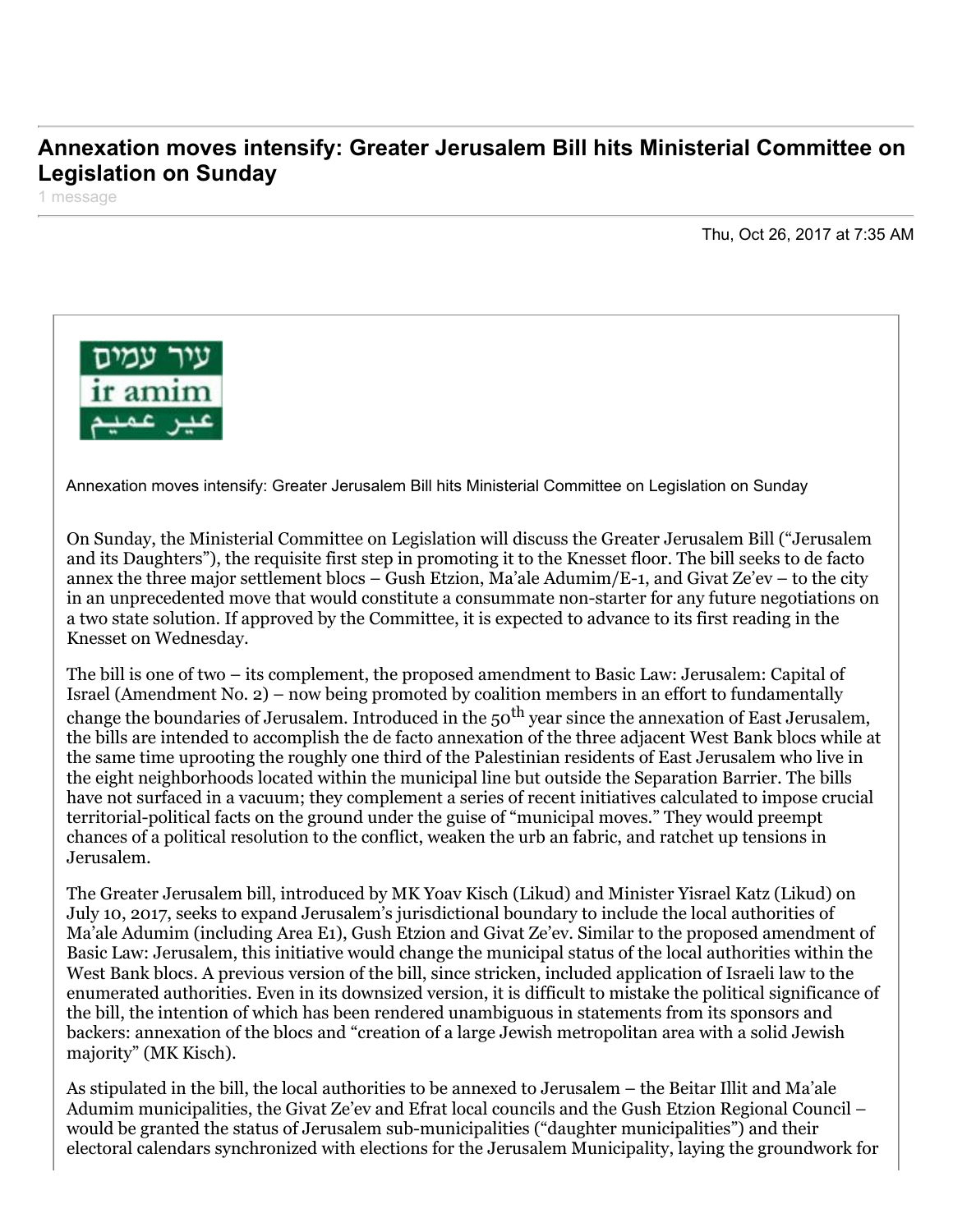residents of the blocs to have dual voting rights in Jerusalem and their own local bodies. The clear aim is to expedite a radical shift in the demographic balance of Jerusalem. The "sub-municipalities" would continue to enjoy municipal autonomy while, should they choose to exercise their newly conferred franchise in Jerusalem, diminishing the electoral power of the Palestinian residents of the city.

At the same time, the bill establishes a second category of sub-municipalities of Jerusalem – "the Jerusalem neighborhoods separated from it by means of the Separation Barrier." The bill includes three newly defined "sub-municipalities": The Shuafat refugee camp, Kufr Aqab and Anata. Here the goal, as expressed by MK Katz, is: "to strengthen Jerusalem by adding thousands of Jewish residents to the city and simultaneously weakening the Arab hold on the capital."

## **Ramifications**

- **Geopolitical:** This is the first practical move to unilaterally annex West Bank territories to Israel since the annexation of East Jerusalem in 1967, coupled with a massive displacement of Palestinian residents from Jerusalem. Such actions would be undertaken in contravention of international law and UN Security Council resolution 2334. The driving goal, as evidenced in statements from political officials promoting the proposals, is to erect a critical obstacle to the two states solution. The bills are designed to deepen Israeli control over the heart of East Jerusalem – the Old city and its surroundings – areas that are heavily populated by Palestinian residents and are of core significance to the Israel-Palestinian conflict. A sustainable solution would be rendered impossible should legislation be passed.
- **Humanitarian:** Such coercive actions would only exacerbate the indefensible conditions in the affected neighborhoods. Unlike the local authorities in the settlement blocs, which were established as separate municipalities with all the necessary physical and social infrastructures and financial resources, the neighborhoods beyond the Barrier are an integral part of East Jerusalem, bound to it by identity, and dependent upon it for the sustenance of community life, family ties, and income. History demonstrates the disingenuousness of promises to improve infrastructure and services in these areas. In fact, statements issued subsequent to the bill's introduction reiterate the goal of strengthening "governance"; if resources are at all directed to these neighborhoods, they are more likely to be allocated, and in greater measure, for policing than neighborhood improvem ents. Should local authorities be established – with no infrastructure on which to build and a lack of civil status to influence decision making –residents will be caught in a geographic, infrastructural and systemic state of limbo, leading to further deterioration in living conditions and rights.
- **Urban:** The bills seek to impose radical changes on the structure, area, and population of the city in the absence of any professional assessment of the impact such actions would have on its everyday functioning, and without the inclusion of the city's residents – Israeli and Palestinian - in decision making. The bills' mobilizers understand Jerusalem in a vacuum of local context or history: 140,000 people who do not reside in the city would be annexed to it and a comparable number bound to it by family and community ties and who contribute to its economy, summarily displaced; the area of the city would be doubled in size and arbitrarily disconnected from areas that have been an integral part of it for last 50 years. The prospective legislation would allow people who don't live in Jerusalem or pay taxes toward its welfare to influence decision making in the city, denyin g these same rights to actual permanent residents of the city, by imposing a concept of sub-municipalities that has no precedence in Israel. Even if the neighborhoods beyond the Barrier are disconnected from Jerusalem, Israel will be held accountable for the political and humanitarian crisis that will remain within Barrier's distance from Jerusalem.

In the coming week, Ir Amim will be releasing a comprehensive policy paper on these legislative developments and their political implications.

Please address all inquiries to:

Betty Herschman

Director of International Relations & Advocacy